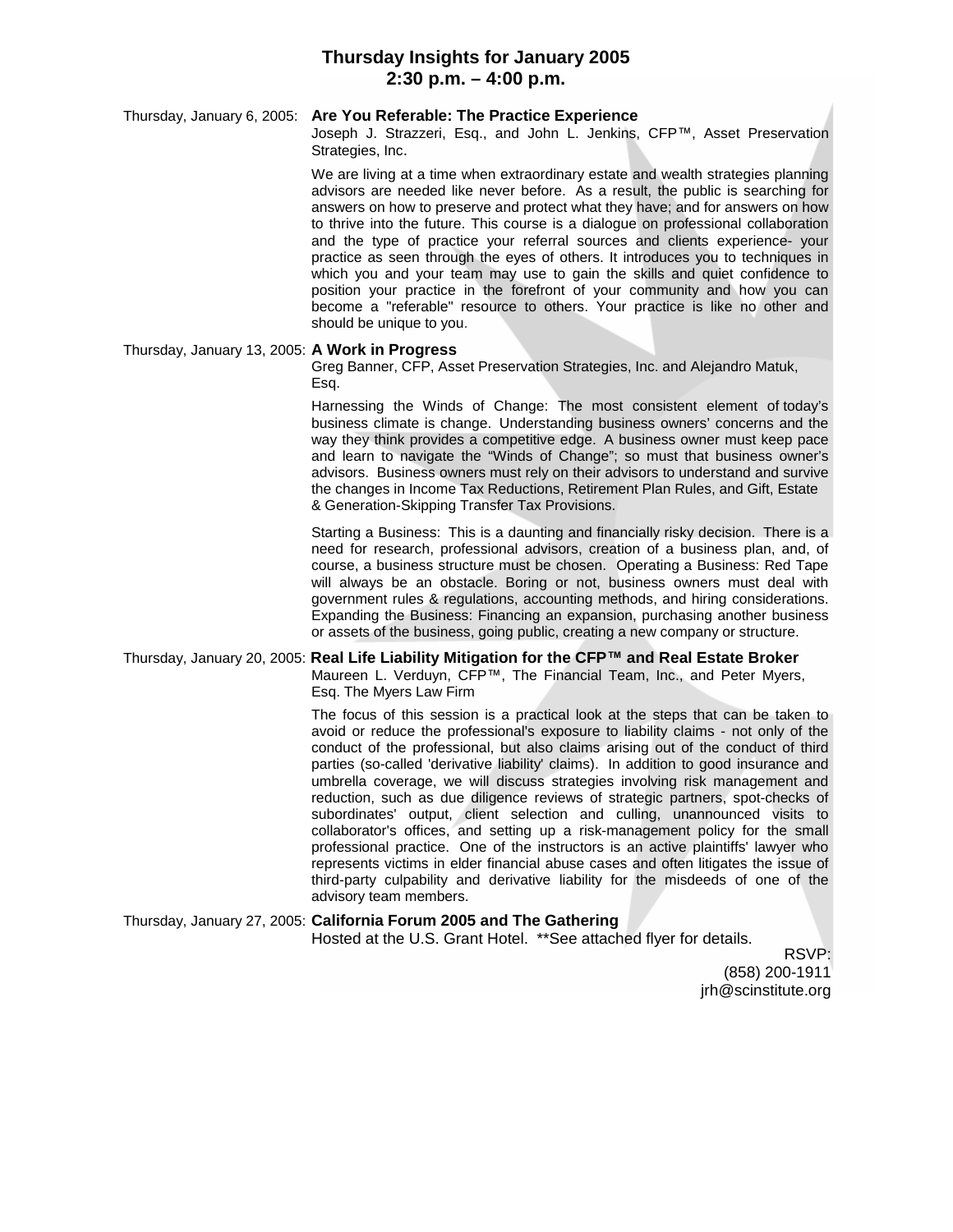## **Thursday Insights for February 2005 2:30 p.m. – 4:00 p.m.**

### Thursday, February 3, 2005: **Trustee Training: Rights and Responsibilities**

Eleanor R. Minsky, Esq., and Stephen J. Mancini, Esq.

A client or a client's family member has just passed away and now the successor trustee must serve as trustee of the living trust. Are you prepared to handle the myriad of questions that successor trustees will have regarding their rights and responsibilities? Are you aware that tax and investment advice may be different in these situations? To help avoid personal liability, a trustee must seek professional financial, accounting and legal advice. This course is an overview of the legal and procedural requirements of trust administration to assist trustees and their advisors to properly discharge their duties. It addresses the need for legal, tax, accounting, and complete investment planning in trust administration.

Thursday, February 10, 2005: **7 Steps to a Successful Exit** Greg Banner, CFP, Asset Preservation Strategies, Inc. and Alejandro Matuk, Esq.

> Every business owner needs to plan with the end in mind as to how they are going to transition out of their business. Exit planning is a customized process of setting goals and deciding how best to achieve them. Proper exit planning will help maximize a business owner's return and minimize the tax liability when the business is transferred or sold.

### Thursday, February 17, 2005: **Understanding Basic Estate Planning**

Joseph McGuire, CPA, Esq., Law Office of Joseph J. McGuire, and Rodney J. Hatley, Esq.

Why Plan? What is an Estate? Why most estate plans fail. What makes a good estate plan? It is as easy as 1, 2, 3! This course covers the Basics of Estate Planning, including titling, tax basis rules, the disadvantages of joint tenancy and the pros and cons of gifting. Beneficiary designations are discussed and Estate Taxes are explained as are Conservatorship, Probate, Powers of Attorney and planning for minors. The A B C's of Basic Living Trust planning are explored. The importance and the power of collaborative planning as well as opportunities for financial planners and accountants in estate planning is a central theme.

#### Thursday, February 24, 2005: **Special Needs Trusts: A Comprehensive and Unique Answer** Kim Maguire, CFP™, Merrill Lynch, and Joseph J. Strazzeri, Esq.

What comes to mind when you hear the term "special needs"? Challenges? A different focus on life issues? Special needs are the financial, psychological, and familial challenges facing clients who have a disabled child or loved one. Families with special needs have to communicate with several different specialists and professionals – from attorneys and trustees to financial planners and caseworkers. Come learn more about Special Needs Trusts and the other financial options available today – because in reality, no matter how wealthy a family is, wealth can diminish rapidly with long-term, lifetime care.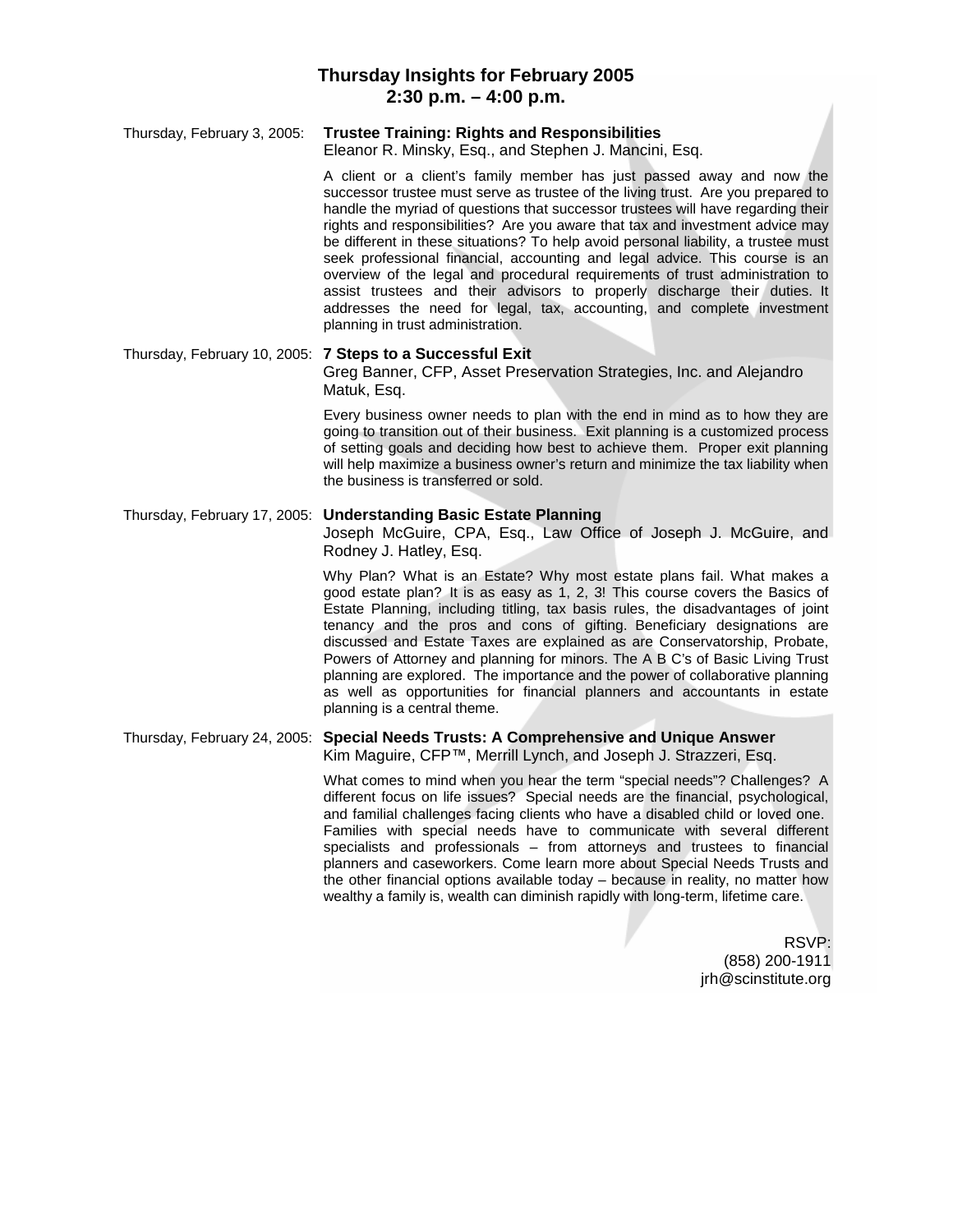# **Thursday Insights for March 2005 2:30 p.m. – 4:00 p.m.**

### Thursday, March 3, 2005: **Stump the Counsellor**

Joseph Strazzeri, Esq. and Stephen Mancini, Esq.

Very seldom are we offered a chance to try and Stump the Counsellor. With the continuous advances and strategies happening in today's legal environment there are many questions surrounding everything from Special Needs, Pet Trusts, Charitable Remainder Trusts, all the way to Medi-Cal planning issues. Come and get a chance to brain boggle Joe and Steve.

### Thursday, March 10, 2005: **Medi-Cal: The 3 Lies and 8 Mistakes**

Eleanor R. Minsky, Esq., and Ronald Ceniceroz, Senior Planner, Asset Preservation Strategies, Inc.

This is a confusing area of the law and financial planning that is constantly changing. What happens when a loved one must have long term health care (nursing home, convalescent hospital or in home care)? How does a family provide for the long term care of a loved one, while assuring the financial security of those still living at home? Is the family protected?

This course surveys the current rules and planning techniques. It answers these questions as well as many others: What is Medi-Cal? What are the rules? Can insurance or annuity planning help? Is Medi-Cal different from Medicare? Is Medi-Cal planning pare of estate planning? Is this type of planning ethical? What are the rules for qualifying? Can the state or federal government take the home? What about claims against the family to recover expenses on behalf of a loved one?

### Thursday, March 17, 2005: **Entity Choices**

Greg Banner, CFP™, Asset Preservation Strategies, Inc. and Alejandro Matuk, Esq.

Choosing an Entity: Sole Proprietorships, Partnerships, Corporations, Limited Liability Companies.

Evaluating The Entities - This course surveys each business entity option. Multiple considerations dictate which choice of entity, for example: What are the business goals of the owner(s)? How does ownership, liability protection, capitalization, management, sale of the business, estate planning, taxation, and owner and employee benefits affect the choice of business entity? Learn The Entity Choice Matrix.

### Thursday, March 24, 2005: **The Initial Visit – Listening to Close**

Joseph Strazzeri, Esq. and Stacey L. Denherder, Esq., Denherder & Associates

The key to helping others help themselves is listening. During the interactive client meetings most advisors have a set path regardless of the client(s)' needs or concerns. This course offers practical protocols and ideas to allow meetings to go where they should on their own while making sure all of the client's concerns are covered as well as the advisor's. Hearing in between the lines, front door greetings, interaction, room set up, quiet confidence to a hug or handshake goodbye are just the surface of listening to close. Each of us have unique practices, but each can collaboratively support the client's true needs.

Thursday, March 31, 2005: **The Riviera Meets Santa Barbara Wine Tasting**

Deborah D. Lazear, CSW, Lecturer at San Diego State University

Have you seen the movie Sideways? The Southern California Institute presents its own version with the help of Deb! "The Riviera Meets Santa Barbara" - Come enjoy the great company and taste the wines from both regions paired with some wonderful food.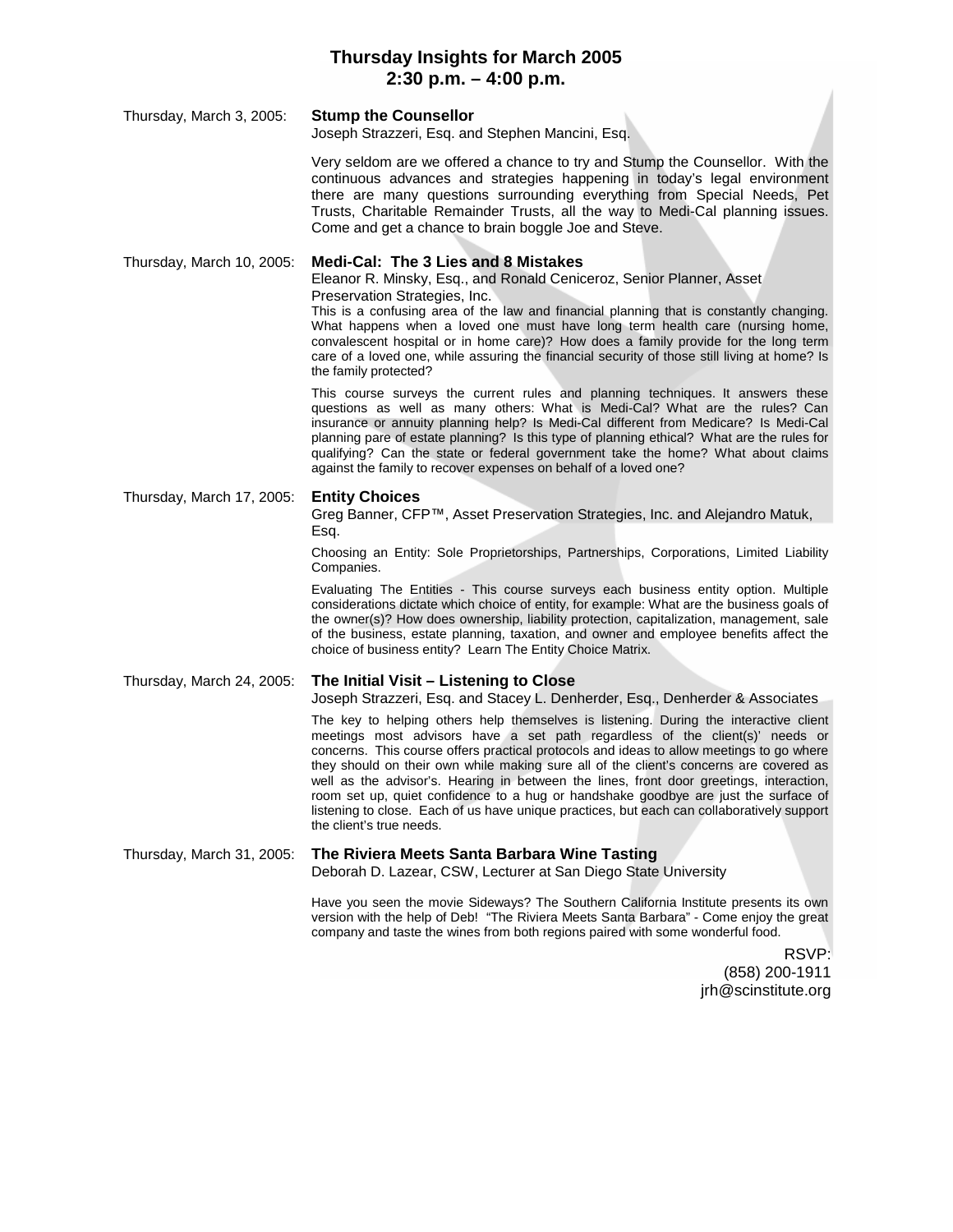# **Thursday Insights for April 2005 2:30 p.m. – 4:00 p.m.**

### Thursday, April 7, 2005: **Debt Shield: A Strategy for Advanced Asset Protection**

Maureen L. Verduyn, CFP™, and Peggy Lombardo, CPA, both of The Financial Team, Inc.

The equity in our client's home is exposed to lawsuits and often not "working" for them. How do we help resolve these issues?

Maureen and Peggy will share how to have the client retain all tax benefits of home ownership, achieve the desired asset protection, get the equity to work in another asset-protected investment, enhance retirement income as well as receive sizable deductions and reduce actual out of pocket expenses. As expected, a collaborative approach involving the client's attorney, CPA and financial advisor will be needed and reviewed.

Thursday, April 14, 2005: **Basic Estate Planning Plus – A Short Review of Basic Planning Plus Irrevocable Life Insurance Trusts (ILITs)**

Rodney J Hatley, Esq., and Alejandro Matuk, Esq., both of the Law Firm of Strazzeri Mancini

Following a short overview of the basics of estate planning, from title considerations to beneficiary designations and "ABC" trusts, this course provides a detailed review of Irrevocable Life Insurance Trusts and how they really work. ILITs are an incredibly powerful and often underfunded and underused estate planning tool allowing your clients to pass their estates to their loved ones intact by avoiding or substantially lessening the impact of the estate tax while providing goal fulfillment and protection from creditors.

Thursday, April 21, 2005: **Program Pre-Empted Due to SunBridge Strategies – Team Training Workshop**

> For more information on the upcoming SunBridge Programs please check out the link to their page offered at www.scinstitute.org or visit the SunBridge Strategies site at www.SunBridgeStrategies.com .

#### Thursday, April 28, 2005: **Special Needs Trusts: A Comprehensive and Unique Answer** Kim Maguire, CFP™, Merrill Lynch, and Joseph J. Strazzeri, Esq.

What comes to mind when you hear the term "special needs"? Challenges? A different focus on life issues? Special needs are the financial, psychological, and familial challenges facing clients who have a disabled child or loved one. Families with special needs have to communicate with several different specialists and professionals – from attorneys and trustees to financial planners and caseworkers. Come learn more about Special Needs Trusts and the other financial options available today – because in reality, no matter how wealthy a family is, wealth can diminish rapidly with long-term, lifetime care.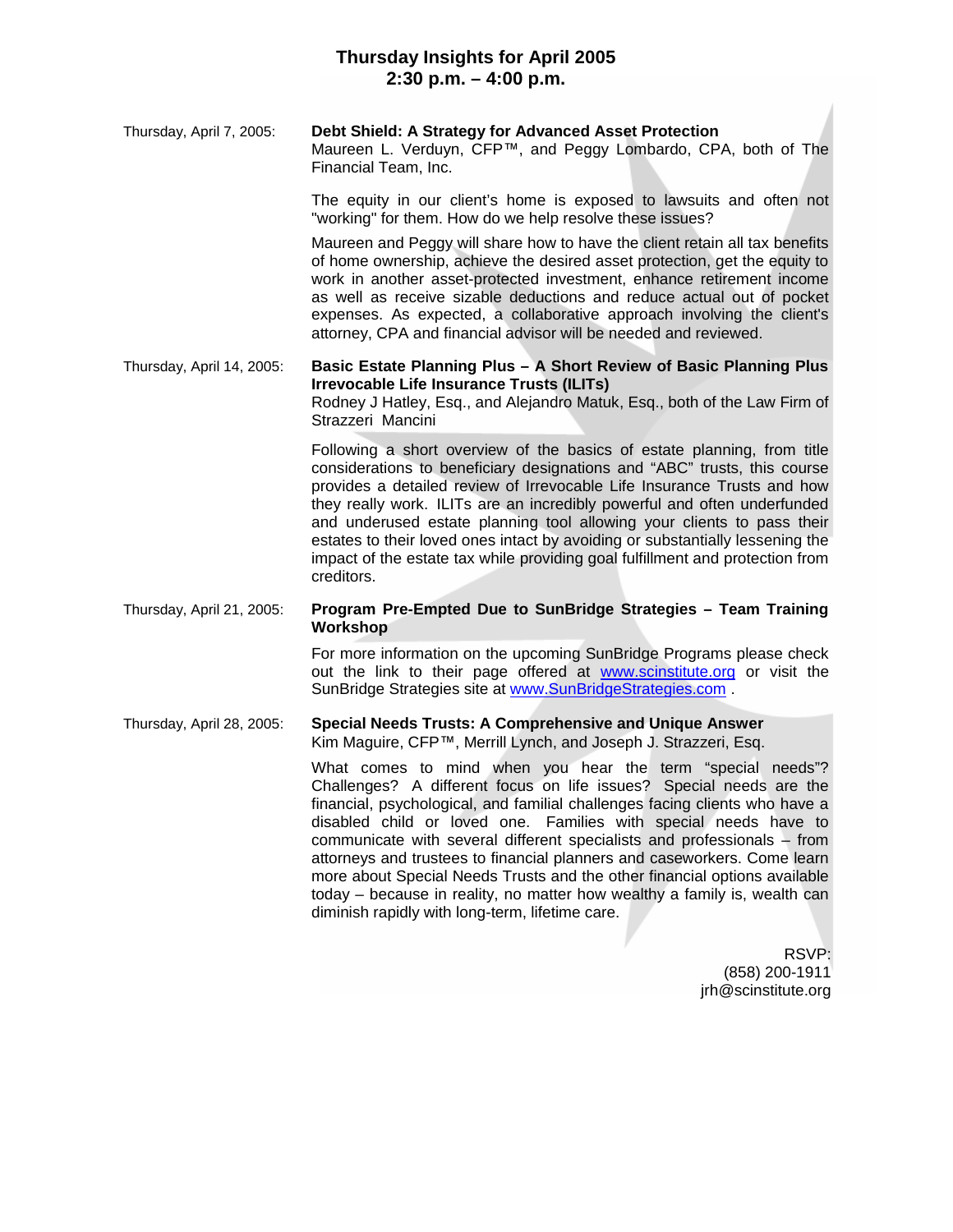# **Thursday Insights for May 2005 2:30 p.m. – 4:00 p.m.**

# Thursday, May 5, 2005: **The Alphabet Soup of Advanced Estate Planning**

with Rodney J. Hatley, Esq., and Alejandro Matuk, Esq.

A summary of basic and basic plus estate planning followed by a survey of advanced estate planning techniques and why financial, tax and accounting professionals, as well as other professional planners, need to be familiar with these techniques. This course deals with how to minimize the wealth (estate) tax through charitable giving and discounting techniques. Learn the basics of the alphabet soup, e.g., Charitable Remainder Trusts (CRT), Charitable Lead Trusts (CLT), Qualified Personal Residence Trusts (QPRT), Grantor Retained Annuity Trusts (GRAT), Family Limited Partnerships (FLP), and Liquid Asset Protection Trusts (LAPT). Gain knowledge of how life insurance can play an important role in these advanced plans.

Thursday, May 12, 2005: **Funding a Revocable Living Trust – The Ins and Outs** with Sherin Rashedi, Funding Coordinator, and Stephen Mancini, Esq., both of the Law Firm of Strazzeri Mancini

> Funding a Living Trust can be both simple and complex. This session will cover the options available and discuss the processes for funding bank accounts, investments, life insurance policies, retirement plans, and other assets. Steve and Sherin will also discuss the legal implications of not funding a Living Trust.

### Thursday, May 19, 2005: **Employee Benefits for All** with Greg Banner, CFP™, Asset Preservation Strategies, Inc. and Alejandro Matuk, Esq.

Fringe benefits are usually offered by an employer to attract and keep good employees. The most popular plans are reviewed, for example: Qualified retirement plans, defined-benefit plans, defined-contribution plans, and simplified retirement plans. These plans must be nondiscriminatory. Which plan may be best for a particular business is addressed by "Evaluating Retirement Plans" from the perspectives of business goals, cost, and complexity.

Thursday, May 26, 2005: **Risk Management and Insurance** with Maureen Verduyn, CFP™, M.Ed., The Financial Team, Inc., and Ronald Ceniceroz, Senior Planner, Asset Preservation Strategies

> This program's first course covers the basics of risk management and protection using various strategies and insurance. There are many types of insurance that should be addressed with a client. We will help you identify various types of policies, their purpose, and when to use them. We will also break down an insurance policy and help clear up the confusion of insurance.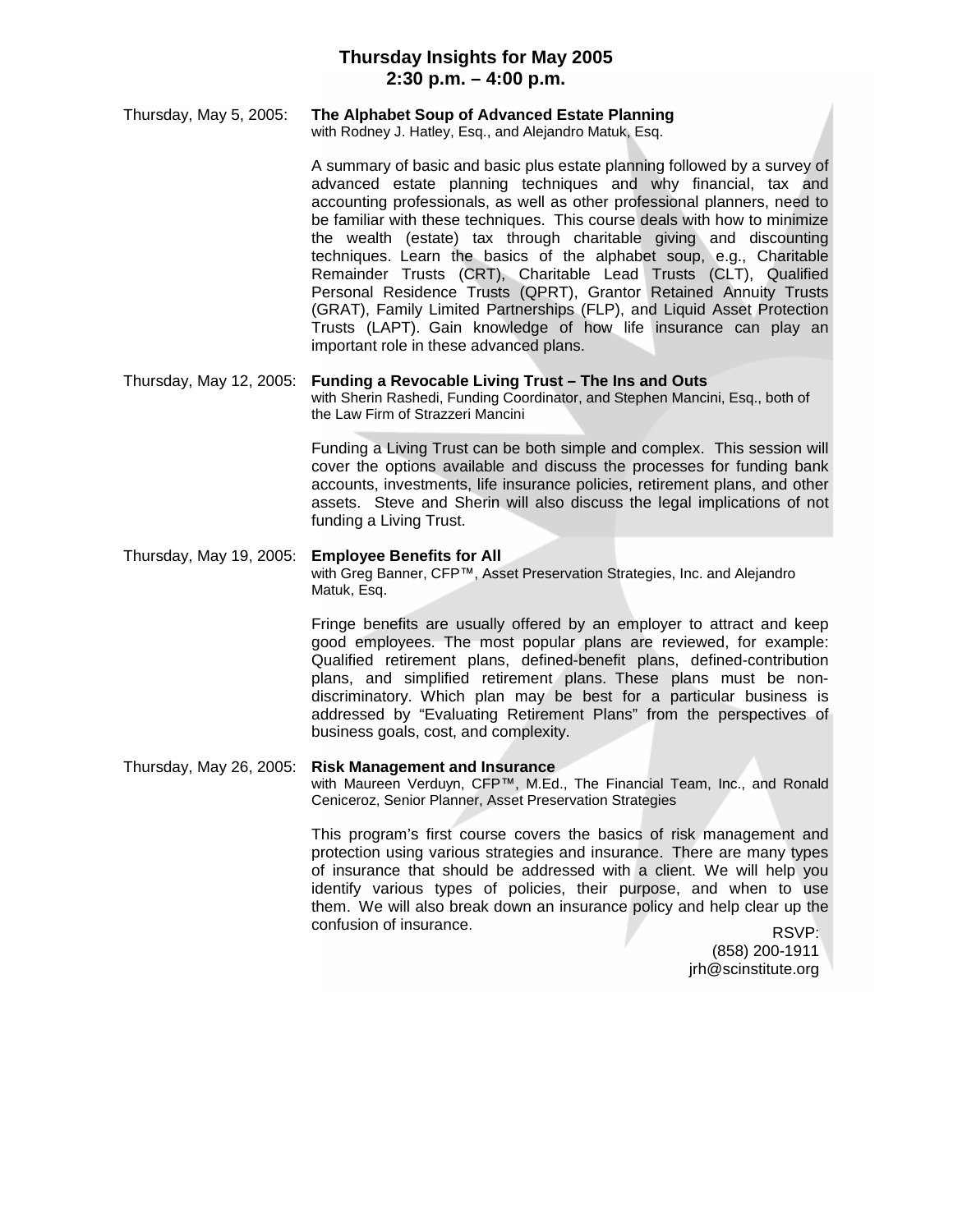# **Thursday Insights for June 2005 2:30 p.m. – 4:00 p.m.**

Thursday, June 2, 2005: **Employee Benefits** with Greg Banner, CFP, Asset Preservation Strategies, Inc. and Alejandro Matuk, Esq.

> Often entrepreneurs want to help employees, but want to disproportionately help themselves. Beyond fringe benefits, what methods are available to compensate and motivate key employees, including owner-employees on a discriminatory basis. For example: Deferred-compensation plans, stock bonus and stock option plans as well as life insurance as a benefit.

Thursday, June 9, 2005: **1031 Exchanges: Basic Information for Huge Tax Deferral Opportunities, While Keeping Your Money Safe and Productive** with Rachel French, VP and Certified Exchange Specialist, First National Bank, and Maureen Verduyn, CFP™, M.Ed., The Financial Team, Inc.

> 1031 Exchanges are widely used by clients selling investment real estate who want to defer their capital gains taxes. It's like getting a free loan from the government! Come and get information about this small, but advantageous, portion of the IRS Tax Code. Also learn how the right exchange accommodator can protect your equity and improve your earnings. Rachel French is an expert in the field, with over 8 years of experience with involvement in over 5,000 exchanges. She will go over the basic rules of Exchanges and answer any questions you may have.

#### Thursday, June 16, 2005: **Trustee Training: Rights and Responsibilities** with Jeffrey C. Anderson, Jr., Senior Financial Consultant, StandSure Financial Services, Inc., and Stephen J. Mancini, Esq.

A client or a client's family member has just passed away and now the successor trustee must serve as trustee of the living trust. Are you prepared to handle the myriad of questions that successor trustees will have regarding their rights and responsibilities? Are you aware that tax and investment advice may be different in these situations? To help avoid personal liability, a trustee must seek professional financial, accounting and legal advice. This course is an overview of the legal and procedural requirements of trust administration to assist trustees and their advisors to properly discharge their duties. It addresses the need for legal, tax, accounting, and complete investment planning in trust administration.

Thursday, June 23, 2005: **Program Pre-Empted due to Summer California Forum** hosted by the Southern California Institute at the Hyatt Regency Islandia

> For more details please see our website at www.scinstitute.org and view the California Forum page, there you will find an event agenda and registration form.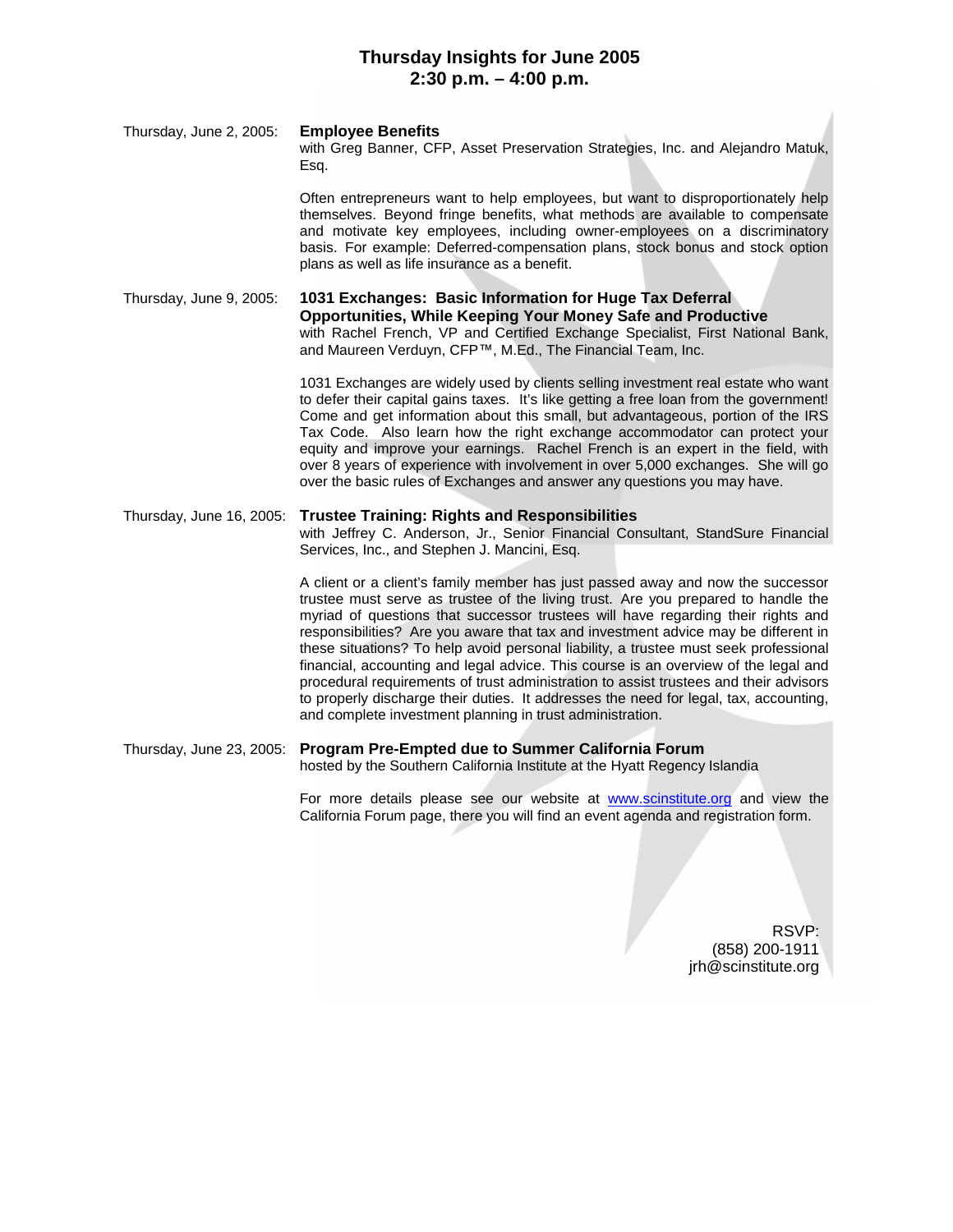# **Thursday Insights for July 2005 2:30 p.m. – 4:00 p.m.**

#### Thursday, July 7, 2005: **Attracting and Working with Affluent Families**

with James Reopelle, President, Comprehensive Financial Group, and Joseph J. Strazzeri, Esq.

What is affluent? Are affluent clients unlike other clients? Should the process for dealing with an affluent client be different? After a short review of previous courses, this course discusses those differences. In addition: The critical importance of a collaborative team and a collaborative process, why affluent clients have a unique concept of money, the notion of "it is not what it's about", third party credibility, "shining the light"; and the value of proper referrals and referral protocols. As a collaborative team member, you are always prepared to help.

### Thursday, July 14, 2005: **Funding a Revocable Living Trust – The Ins and Outs** with Sherin Rashedi, Funding Coordinator, and Stephen Mancini, Esq., both of the Law Firm of Strazzeri Mancini

Funding a Living Trust can be both simple and complex. This session will cover the options available and discuss the processes for funding bank accounts, investments, life insurance policies, retirement plans, and other assets. Steve and Sherin will also discuss the legal implications of not funding a Living Trust.

### Thursday, July 21, 2005: **Exit Strategies and Succession/Estate Planning**

with Greg Banner, CFP™, Asset Preservation Strategies, Inc. and Alejandro Matuk, Esq.

After years of hard work, planning, and sacrifice, owners find themselves frustrated with the limited perceived options at hand. Sale, disability, death, and retirement are eventualities that all business owners must face at some point. It is clearly best to plan for these events so that the desired result will be obtained while minimizing taxes. This course reviews succession planning, business valuation, selling to co-owners, selling to employees, giving to family members, selling to outsiders; and estate planning concerns.

## Thursday, July 28, 2005: **Program Pre-Empted due to The Laureate Programs**

hosted by the Southern California Institute at the Hyatt Aventine in La Jolla

For more details please see our website at www.scinstitute.org and view The Laureate Programs page for event agenda and registration forms.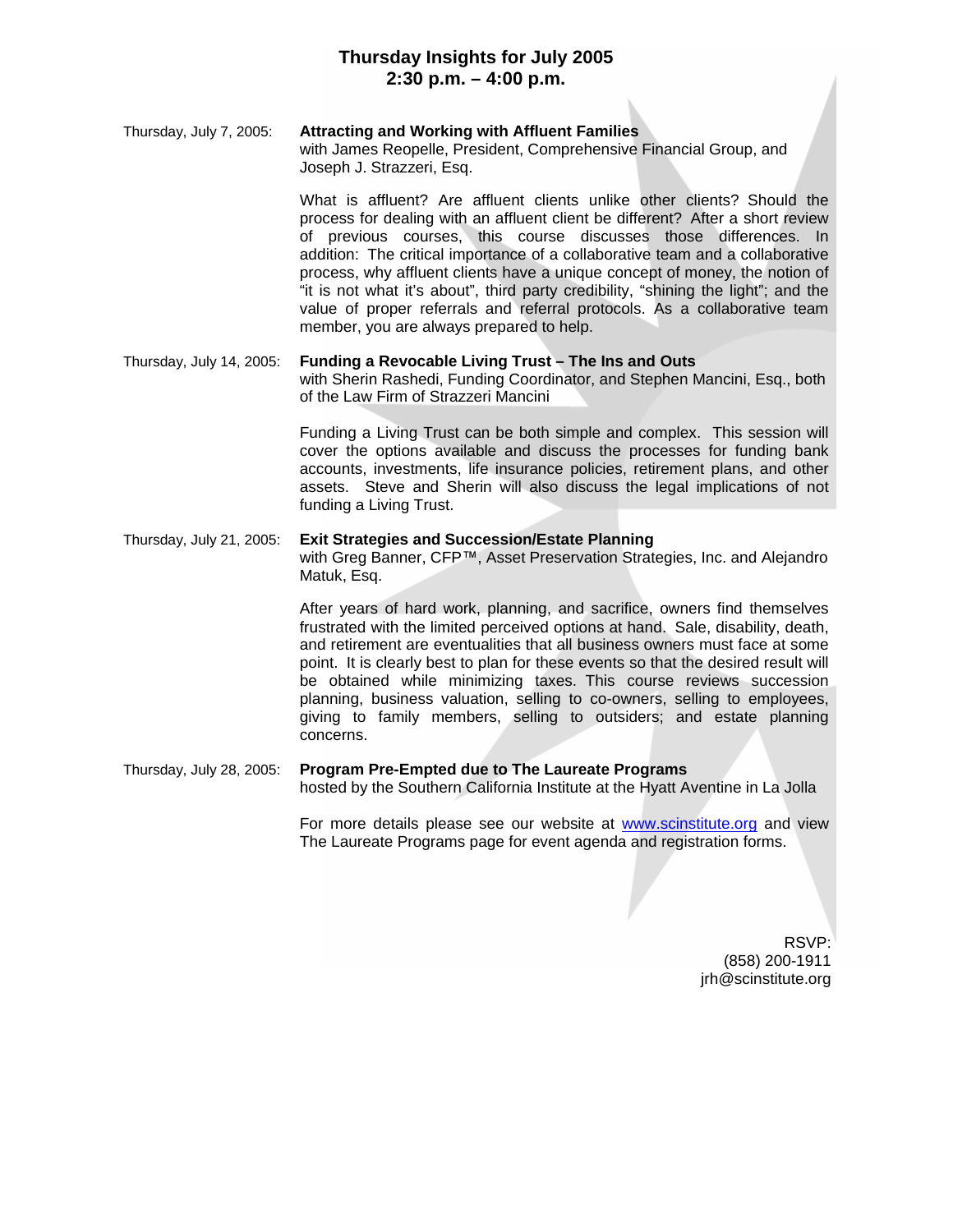# **Thursday Insights for August 2005 2:30 p.m. – 4:00 p.m.**

### Thursday, August 4, 2005: **Internal SCI Fellows Presenter Training**

with Joseph J. Strazzeri, Esq., and Stephen J. Mancini, Esq.

Being a successful presenter isn't any easy feat. Come learn about how the smallest presentation details such as summarizing the nature of the course & the logistics (how long, where the bathrooms are etc.) can make a difference. We will cover everything including the team-teaching concept, coordinating roles within the teaching process, achieving a smooth transition between each other, and effective communicating.

Thursday, August 11, 2005: **Initial Visit: Listening to Close Training** with Alejandro Matuk, Esq., and Joseph J. Strazzeri, Esq. **Extended Program 2:30pm - 5:30pm with \$500.00 participation fee**

> The key to helping others help themselves is listening. During the interactive client meetings most advisors have a set path regardless of the client(s)' needs or concerns. This course offers practical protocols and ideas to allow meetings to go where they should on their own while making sure all of the client's concerns are covered as well as the advisor's. Hearing in between the lines, front door greetings, interaction, room set up, quiet confidence to a hug or handshake goodbye are just the surface of listening to close. Each of us have unique practices, but each can collaboratively support the client's true needs.

### Thursday, August 18, 2005: **Understanding Base Estate Planning**

with Eleanor Minsky, Esq., and Stephen J. Mancini, Esq.

Why Plan? What is an Estate? Why most estate plans fail. What makes a good estate plan? It is as easy as 1, 2, 3! This course covers the Basics of Estate Planning, including titling, tax basis rules, the disadvantages of joint tenancy and the pros and cons of gifting. Beneficiary designations are discussed and Estate Taxes are explained as are Conservatorship, Probate, Powers of Attorney and planning for minors. The A B C's of Basic Living Trust planning are explored. The importance and the power of collaborative planning as well as opportunities for financial planners and accountants in estate planning is a central theme.

Thursday, August 25, 2005: **Programs Pre-Empted due to the Laureate Instructors Retreat**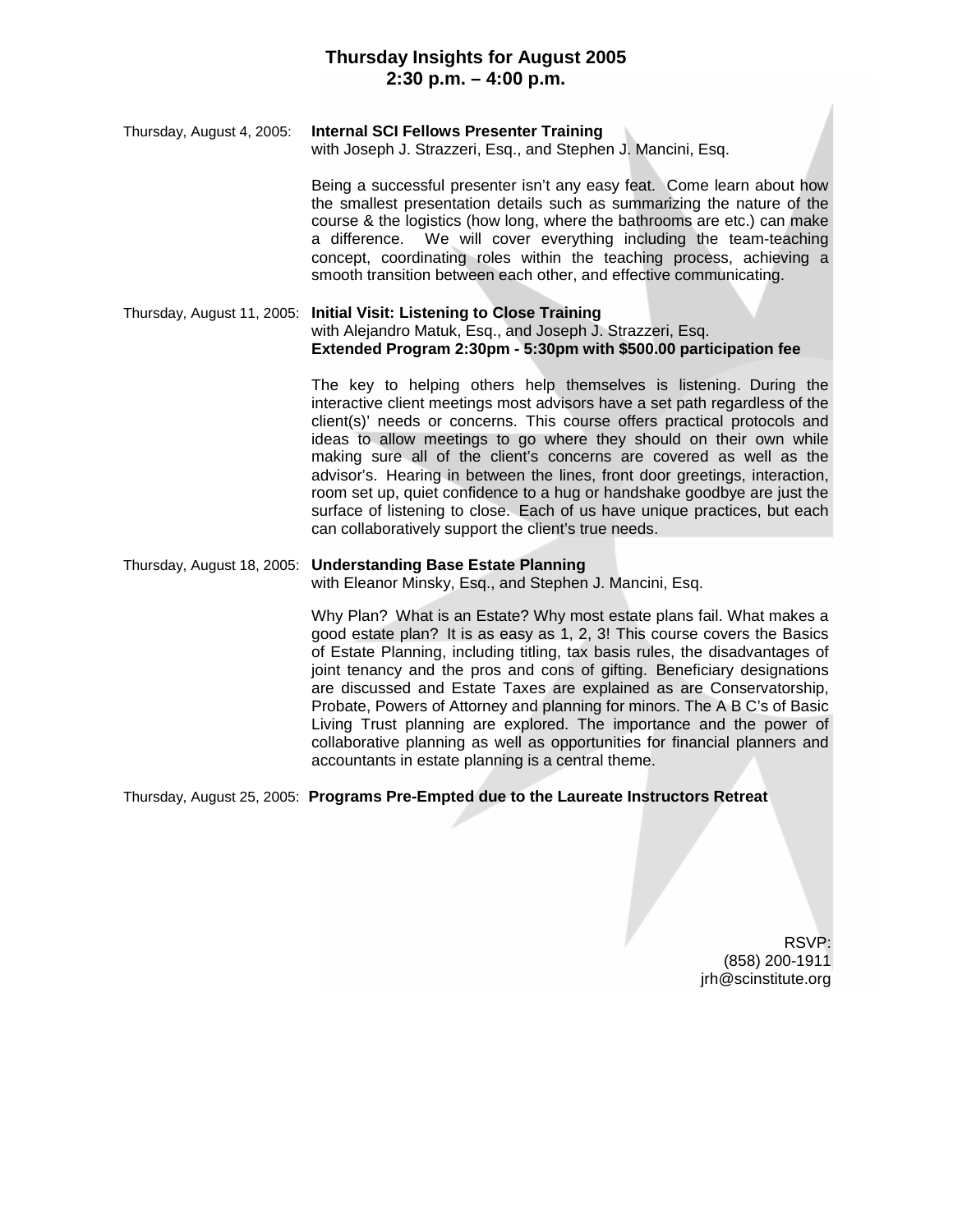## **Thursday Insights for September 2005 2:30 p.m. – 4:00 p.m.**

| Thursday, September 1, 2005: | <b>Finding New Value in Old Policies -ReEnergizing Dormant Assets</b>                                                                                                                                                                                                                                                                                                                                                                                                                                                                                                                                                                                       |
|------------------------------|-------------------------------------------------------------------------------------------------------------------------------------------------------------------------------------------------------------------------------------------------------------------------------------------------------------------------------------------------------------------------------------------------------------------------------------------------------------------------------------------------------------------------------------------------------------------------------------------------------------------------------------------------------------|
|                              | with Edward Jones, Palm Beach Capital Advisors, and John L. Jenkins,<br>CFP®, EA, Asset Preservation Strategies, Inc.                                                                                                                                                                                                                                                                                                                                                                                                                                                                                                                                       |
|                              | What is a life settlement and how does it differ from a viatical? Where is the<br>support for this secondary market? Have you ever had a client let a policy<br>lapse and what did you do about it? How it helps my high net worth senior<br>clients? How do seniors use the proceeds from Life Settlements? Why<br>should I get involved? What happens if I do NOT tell my clients about life<br>settlements? 82% of all Universal Life policies lapse or take surrender value<br>- How are you helping your senior clients before this happens?                                                                                                           |
| Thursday, September 8, 2005: | <b>Attracting and Working with Business Owners</b><br>with Greg Banner, CFP®, Asset Preservation Strategies, Inc. and Alejandro<br>Matuk, Esq.                                                                                                                                                                                                                                                                                                                                                                                                                                                                                                              |
|                              | Business owners have their own special way of thinking. Often, a business<br>owner's most important "child" is the business. Many entrepreneurs spend the<br>majority of their time with their business. This course surveys the different ways<br>business owners approach their business and their planning. It is an essential<br>dialogue and will assist professional advisors in approaching, working with, and<br>counseling to close with business owners.                                                                                                                                                                                          |
|                              | Thursday, September 15, 2005: Financial and Estate Planning for Same Sex Couples<br>with Marci S. Bair, CFP, CSA, Bair Financial Group, and Stephen J. Mancini,<br>Esq., Partner, The Law Firm of Strazzeri Mancini LLP                                                                                                                                                                                                                                                                                                                                                                                                                                     |
|                              | A recent article in Estate Planning magazine discussed the unique planning<br>needs of unmarried couples. While the unlimited marital deduction is unavailable<br>as a planning tool, that doesn't mean that you can't be creative in your financial<br>and estate planning for same sex couples. Marci and Steve will explore ways<br>that you can serve your clients who are same sex couples, both from financial<br>and estate planning perspectives, and help them achieve their goals.                                                                                                                                                                |
|                              | Thursday, September 22, 2005: Special Needs Trusts: A Comprehensive and Unique Answer<br>With Kim Maguire, CFP®, Merrill Lynch, and Rodney J. Hatley, Esq.                                                                                                                                                                                                                                                                                                                                                                                                                                                                                                  |
|                              | What comes to mind when you hear the term "special needs"? Challenges?<br>A different focus on life issues?<br>Special needs are the financial,<br>psychological, and familial challenges facing clients who have a disabled<br>child or loved one. Families with special needs have to communicate with<br>several different specialists and professionals - from attorneys and trustees<br>to financial planners and caseworkers. Come learn more about Special<br>Needs Trusts and the other financial options available today – because in<br>reality, no matter how wealthy a family is, wealth can diminish rapidly with<br>long-term, lifetime care. |
|                              | Thursday, September 29, 2005: SCI Beer Tasting Trip to Rock Bottom Brewery<br>Hosted by the Southern California Institute Fellows and presented the Rock<br>Bottom Brew Master.                                                                                                                                                                                                                                                                                                                                                                                                                                                                             |
|                              | Think you know everything there is to know about drinking beer? What about<br>the art of brewing and the variety of hops that can be used to create wonderful<br>everyday drinking beers and some great seasonal tastes as well. Come visit<br>with us over at Rock Bottom Brewery to learn more about the ever changing<br>world of brewing. Please RSVP as seating will be limited.<br>RSVP:<br>(858) 200-1911                                                                                                                                                                                                                                            |
|                              | jrh@scinstitute.org                                                                                                                                                                                                                                                                                                                                                                                                                                                                                                                                                                                                                                         |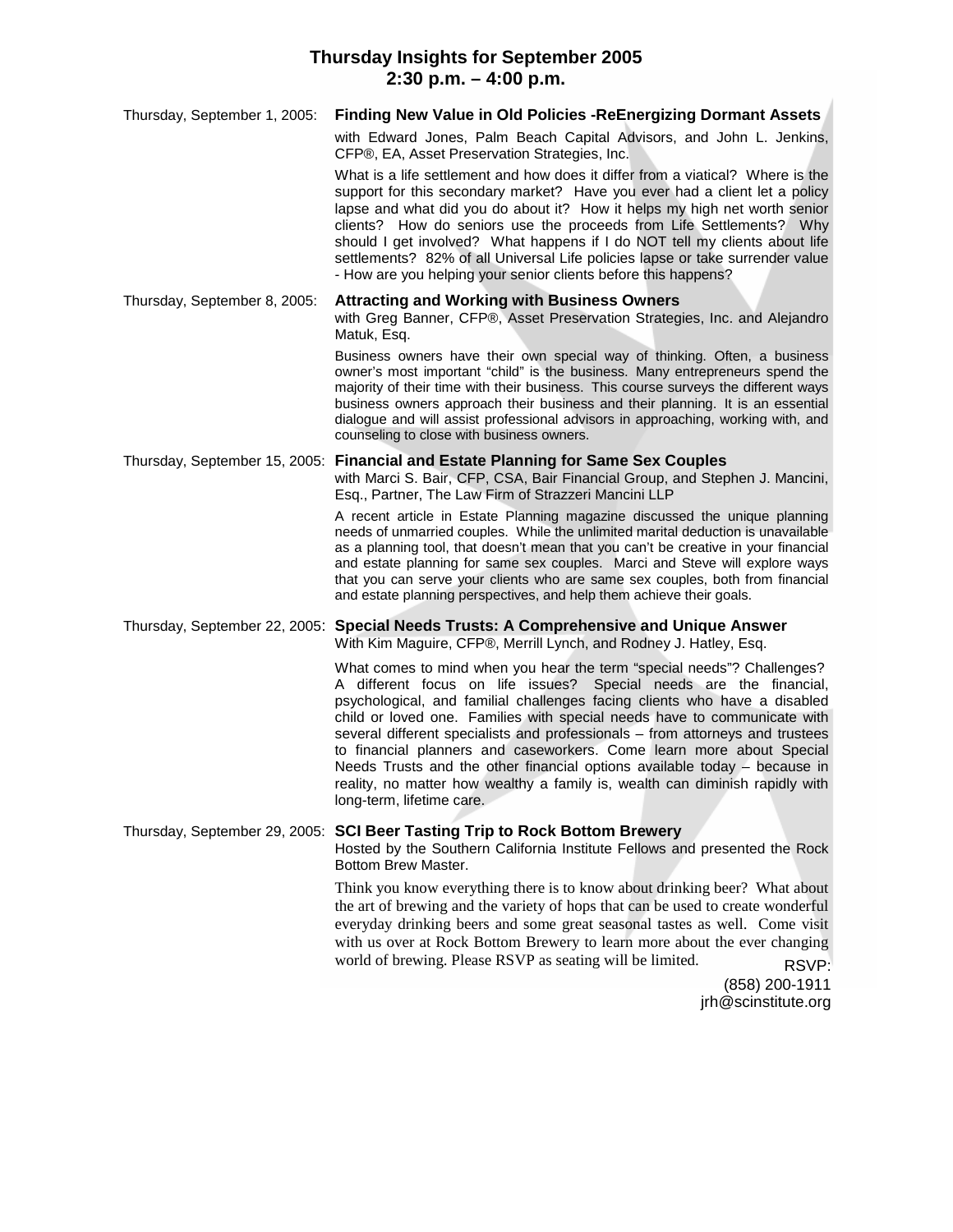### **Thursday Insights for October 2005 2:30 p.m. – 4:00 p.m.**

### Thursday, October 6, 2005: **Evidentiary Issues in Documenting FLPs in Light of Recent Cases on 2036(a)**

with Peter Myers, Esq., The Myers Law Firm, and Alejandro Matuk, Esq.

C. Porter Schutt, husband of a duPont heir, died owning a partnership interest holding marketable securities. Wayne C. Bongard, a self-made entrepreneur, died two years earlier owning a partnership interest with illiquid shares of a closely-held family business. The U.S. Tax Court allowed Mr. Schutt's Estate a mid-30% discount and Mr. Bongard's Estate no discount. Why? The difference was in the evidence. As a result of the 2004 and 2005 decided cases of Schutt, Bongard, Kimbell, and Strangi IV, planners must be extremely conscious of the evidentiary record they are creating when implementing the estate plan. Mistakes can mean nothing short of a complete failure of the plan. Peter and Alex will discuss how "Evidentiary sensitivity" can mean the difference between a home run and a strike out in your family-entity planning.

#### Thursday, October 13, 2005: **Attracting and Working with Affluent Families**

with James E. Reopelle, CEO, Comprehensive Financial Group, and Joseph J. Strazzeri, Esq.

What is affluent? Are affluent clients unlike other clients? Should the process for dealing with an affluent client be different? After Jim and Joe give a short review of previous courses they will discuss these differences. In addition: The critical importance of a collaborative team and a collaborative process, why affluent clients have a unique concept of money, the notion of "it is not what it's about", third party credibility, "shining the light"; and the value of proper referrals and referral protocols. As a collaborative team member, you are always prepared to help.

#### Thursday, October 20, 2005: **Intergenerational Client Development**

with Jeffrey C. Anderson, Jr., Senior Financial Consultant, StandSure Financial Services, Inc., and Fred Hathaway, Jr., VP, The Family Business Institute

Closely held company advisors spend most of their time with the business executive who's running the business today. Their investment of time is based on an assumption that the one who pays the bills is to be heeded at all costs. Not enough effort is made to help transform the organization from an entrepreneurial style to a professionally managed company. Noted turnaround consultant and author Fred Hathaway will offer insight to those who work with business owners on ways to get the commitment of multiple generations of the family—and therefore develop clients for a lifetime! Understanding what the various stakeholders in the transition desire and how to get them all working together is as key to your business success as theirs.

#### Thursday, October 27, 2005: **A Work in Progress**

with Greg Banner, CFP®, Asset Preservation Strategies, Inc. and Alejandro Matuk, Esq.

Harnessing the Winds of Change: The most consistent element of today's business climate is change. Understanding business owners' concerns and the way they think provides a competitive edge. A business owner must keep pace and learn to navigate the "Winds of Change"; so must that business owner's advisors. Business owners must rely on their advisors to understand and survive the changes in Income Tax Reductions, Retirement Plan Rules, and Gift, Estate & Generation-Skipping Transfer Tax Provisions. Come learn about the research and steps involved in starting a business, operating a business, and expanding the business. RSVP: